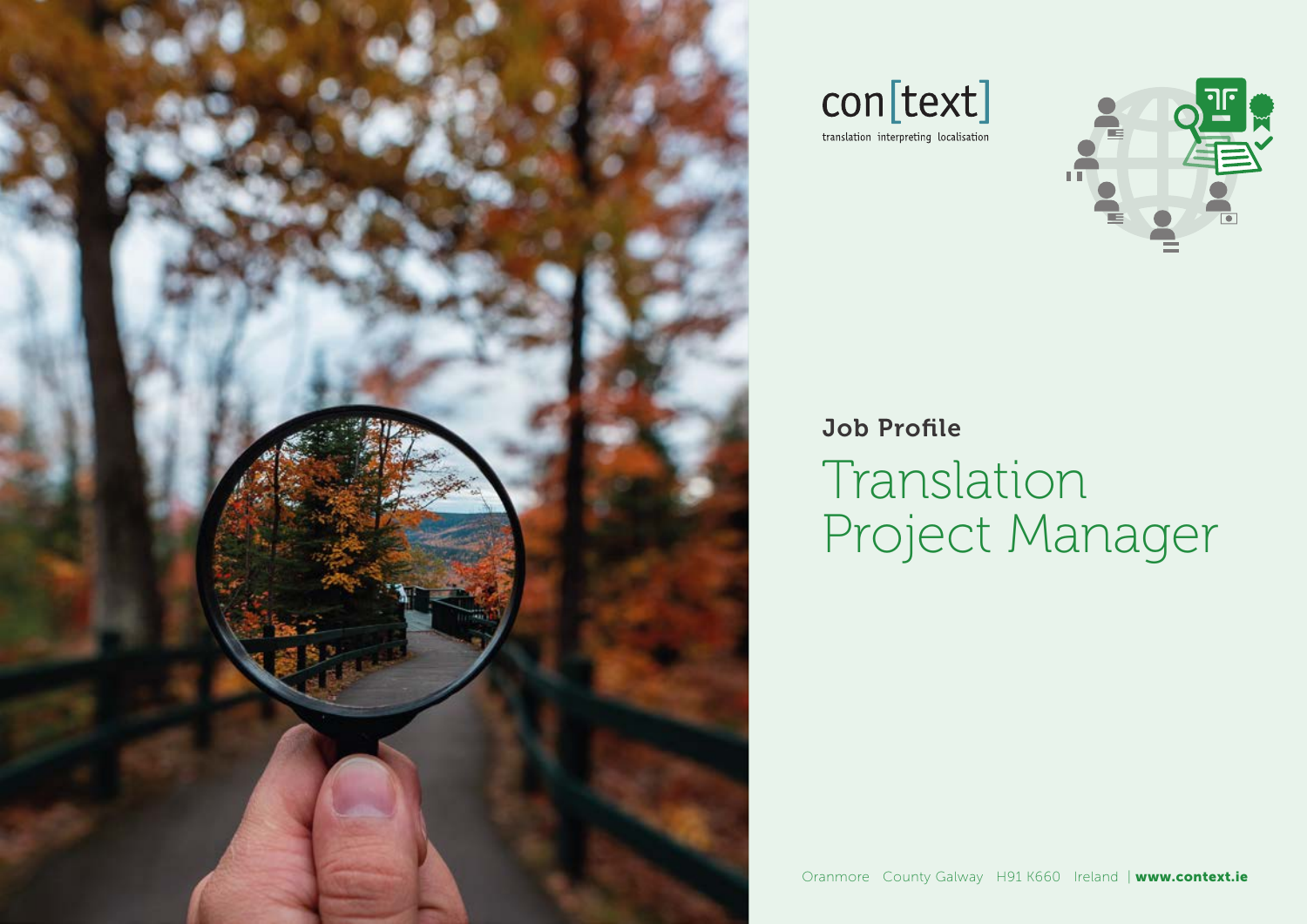

#### Job Profile Translation Project Manager

## We are looking for

A multi-talented individual to take on the role of Translation Project Manager

- Interact directly with clients and suppliers from a variety of cultural and linguistic backgrounds.
- Cooperate closely with a dedicated team of Project and Account Managers and an inhouse Software Developer.
- Manage scope, time lines, resources, query resolution, workflows and quality assurance processes.
- Process translation requests within the environment of our fully integrated service delivery system.

Oranmore County Galway H91 K660 Ireland | www.context.ie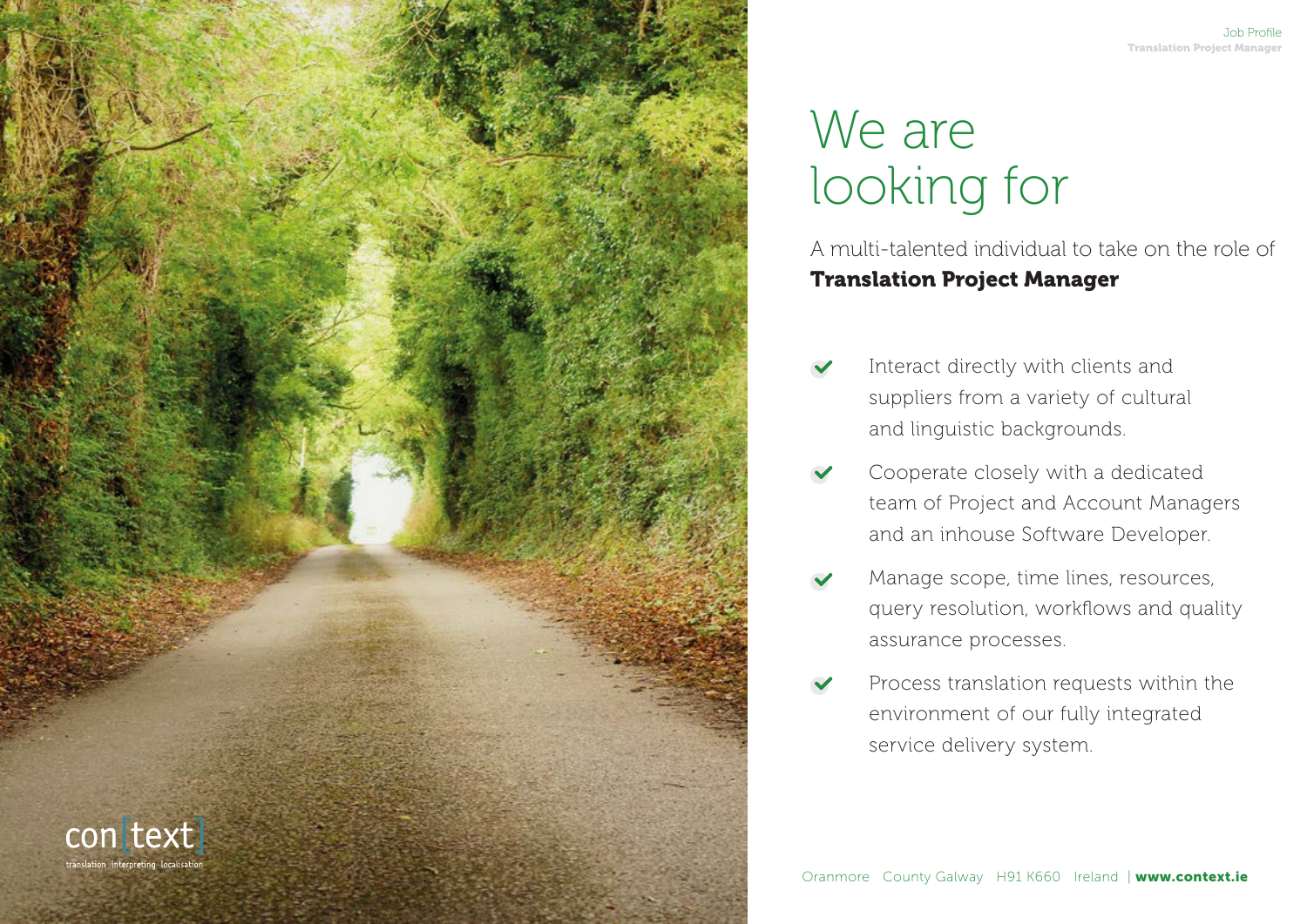## Skills required for the role

If you consider yourself a tech-savvy, dynamic individual, creative, quick to learn, independent and self-motivated, with a curious mind and a keen interest in the language services industry, we'd be really interested in hearing from you. You must have the ability to follow detailed, complex instructions and interlinked processes, to take initiative where needed and conscientiously apply agreed procedures.

The ability to manage several clients and multiple projects in parallel is required, along with the skills to prioritise, organise your own workflow and manage your own time. To work well within the existing Translation team, you will be required to communicate clearly and openly, have the courage to work independently and the humility to ask for help when needed.

You will need leadership qualities, i.e. the ability to motivate your suppliers to perform well and the sensitivity to respect their boundaries. You will need to be interculturally adept and communicate successfully across cultures.

You will need good self-management and self-leadership skills. You will need to be:

- Organised and methodical.
- Able to work well under pressure.
- Creative and solution-focused.
- Detail-oriented and diligent.  $\checkmark$

con[text] translation interpreting localisatio

A confident communicator in an intercultural professional setting.

Oranmore County Galway H91 K660 Ireland | www.context.ie

Walletter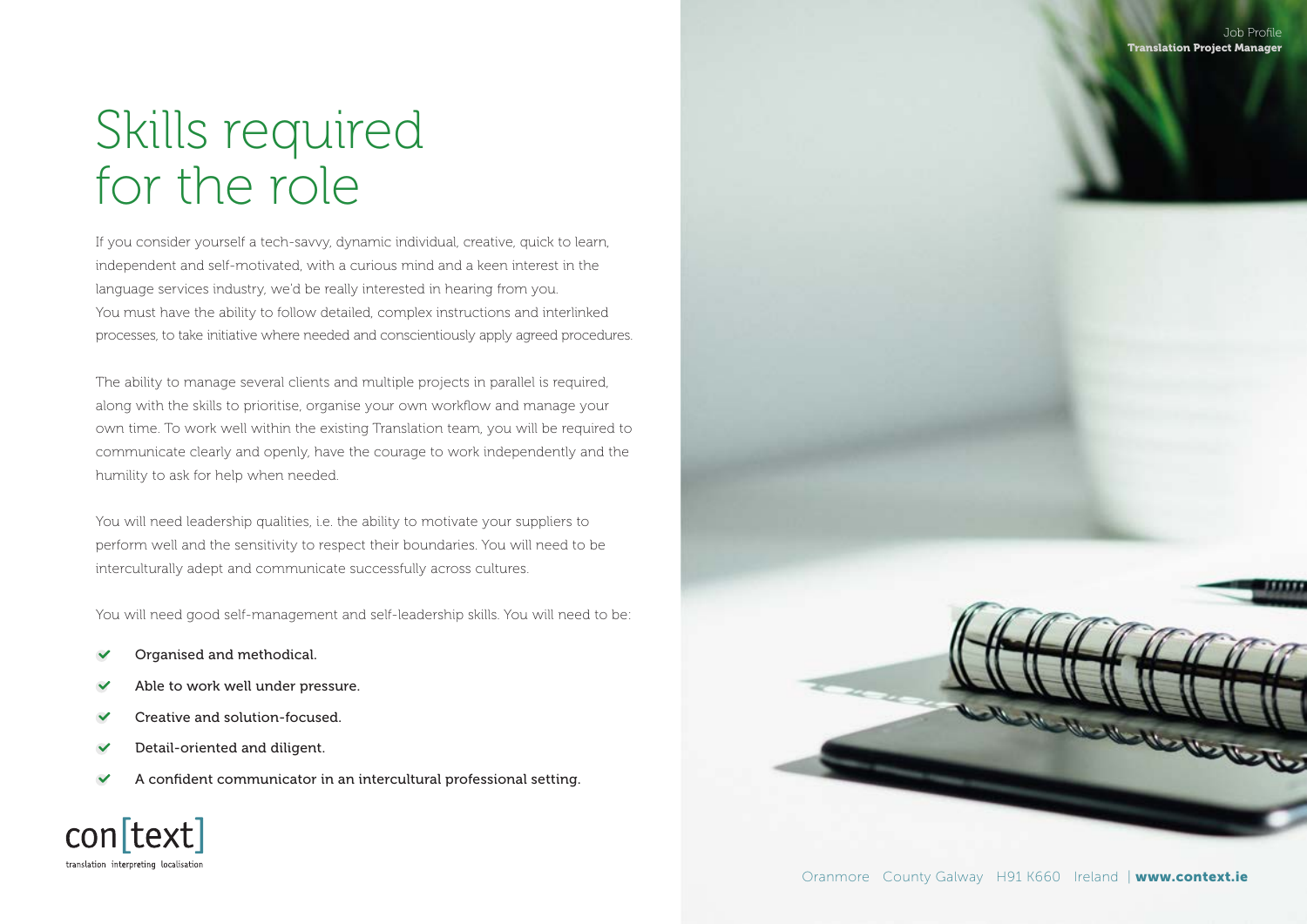#### Education required

Completed third level and/or post-graduate education in languages and in translation technology. (Near-)native command of English and proficiency in Irish.

### Experience required

Project management in the language services industry, client relationship management, quality assurance. Use of CAT tools including resource management is essential.

#### Remuneration

Salary levels will reflect the candidate's performance and value to the organisation; the initial training period will be remunerated at 80% of the agreed starting salary.

#### Mentor / Support

The organisation will assign a team to support you during training and on-boarding. You will work in close cooperation with the existing team reporting to the Director of Translation. Context places a high value on teamwork and skills development, a collaborative work environment and continuous professional training.

#### On-boarding stages

Initial training at our premises in Oranmore, Galway would be desirable.

Remote training from week 5 for a total period of 12 weeks is possible. Performance reviews will be carried out after 6 and 12 weeks. Team integration and familiarisation will continue on successful completion of the training period.

#### Days and hours per week

Days per week: Monday – Friday | Hours per week: 37.5



translation interpreting localisa